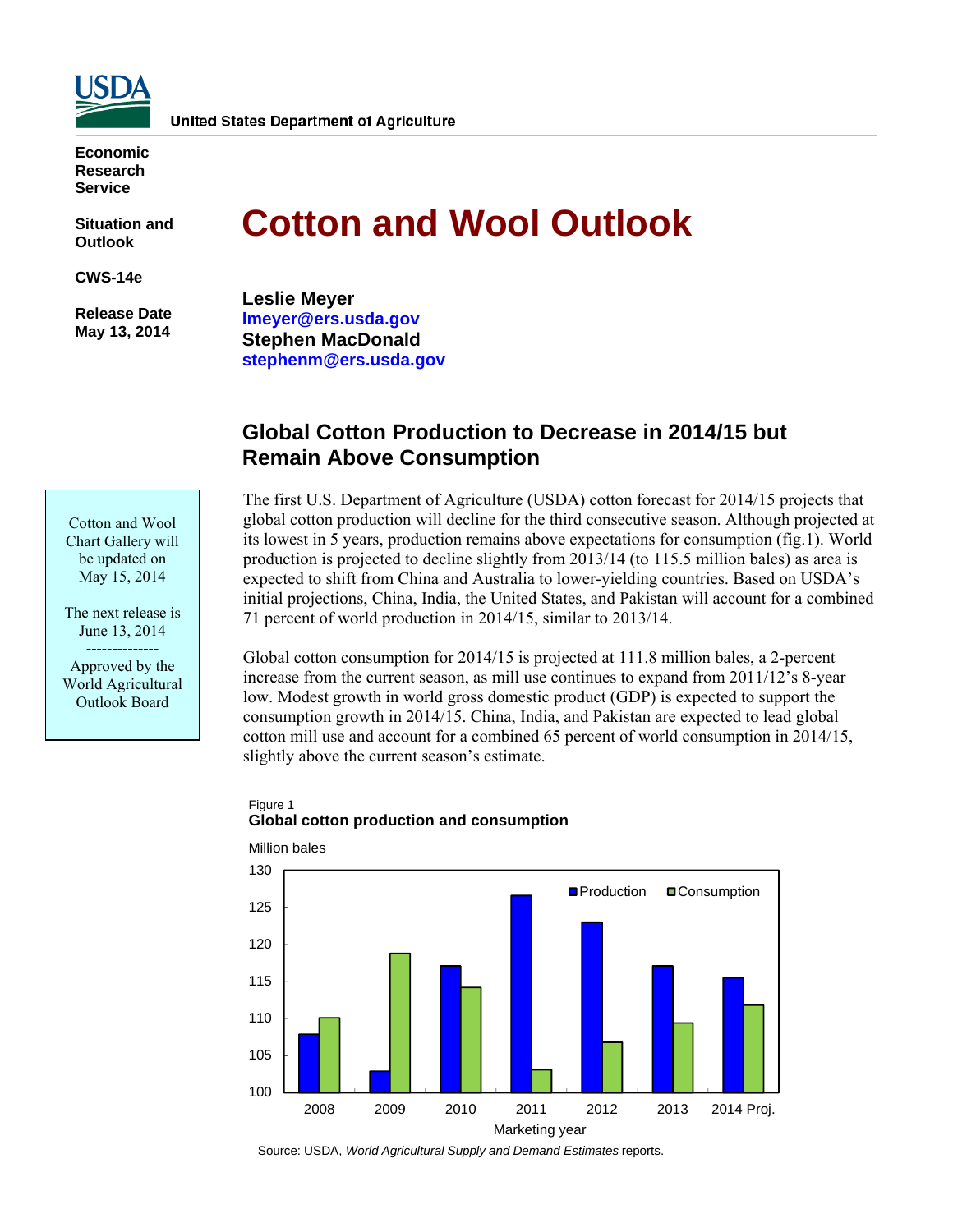## *U.S. Cotton Crop Projected to Rise in 2014*

According to USDA's first projection for the 2014 crop, U.S. cotton production is forecast at 14.5 million bales, 12 percent above the final 2013 crop estimate. Based on the *Prospective Plantings* report, 2014 cotton area is expected to reach 11.1 million acres, 7 percent above 2013. The higher planted acreage is largely due to relative crop prices favoring cotton over competing crops.

While drought conditions continue across much of the Southwest's cotton-growing area, wet conditions across parts of the Delta and Southeast have led to planting delays this spring. As of May 4th, only 16 percent of the U.S. cotton area had been planted, compared with a 5-year average of 25 percent. Texas has planted 16 percent of its crop, compared with an average of 22 percent. For the Southeastern States, plantings have ranged from 0-23 percent complete, compared with the 5 year average of 18-27 percent; most States are also below last season's progress. For the Delta States, plantings are above 2013 but remain below the 5-year average.

Weather conditions will continue to influence cotton plantings and, more importantly, production. The initial 2014 abandonment is based on the 2012-13 crop average abandonment, weighted by region; the Southwest abandonment is projected near 40 percent. Overall, the U.S. abandonment rate is projected at 24 percent, slightly below last season's final estimate. Harvested area is projected at 8.45 million acres, 12 percent above 2013/14. The national yield projection of 824 pounds per harvested acre is based on the 2012-13 crop average yields, weighted by region. The initial estimate is near the final 2013 estimate of 821 pounds.

While area for upland cotton is forecast to rise in 2014, extra-long staple (ELS) acreage is expected to decline. For the upcoming season, upland cotton acreage is forecast to expand in the Southwest and Delta while decreasing slightly in the Southeast and West. Based on *Prospective Plantings*, the Southwest upland area is forecast at nearly 6.7 million acres, up from the previous season but below both 2011 and 2012 (fig. 2); the Southwest is forecast to account for nearly 61 percent of the upland area in 2014, the highest since at least 1920. Although the Delta is expected to plant 17 percent more in 2014, area (at 1.4 million acres) remains one of the lowest on record; the region is expected to account for 13 percent of the U.S. upland acreage in 2014. In contrast, area in the Southeast (at 2.6 million acres) is similar to 2013 and the previous 10-year average. The Southeast is forecast to contribute 24 percent of the upcoming season's cotton area. In the West, where irrigation concerns have reduced upland area, only 245,000 acres are projected to be grown in 2014 (or 2 percent of the total). ELS cotton is largely grown in the West, where more than 90 percent of the 158,000-acre total is planted.

## *Total Cotton Disappearance to Decline in 2014/15*

U.S. cotton disappearance (mill use plus exports) in 2014/15 is expected to decrease 4 percent to 13.4 million bales, compared with 14.0 million bales estimated for 2013/14. Reduced foreign import demand—particularly from China—is largely responsible and expected to keep U.S. cotton exports at its lowest since 2000/01 when shipments were only 6.7 million bales.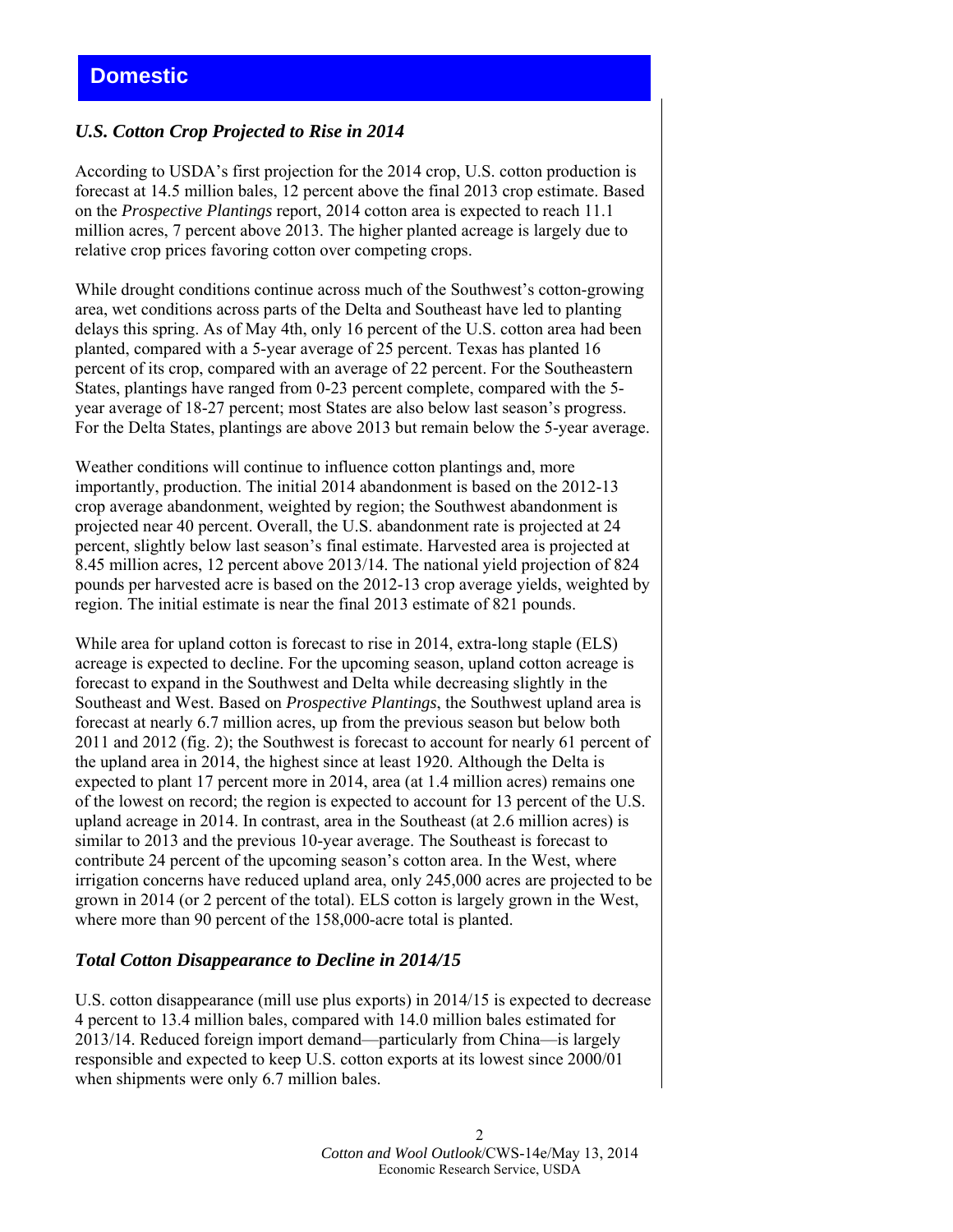Exports continue to account for the bulk of U.S. cotton disappearance and, at 9.7 million bales, 2014/15 exports are forecast to account for 72 percent of the total. With world cotton trade also expected to decline, the U.S. share of global trade is projected to rise slightly to 27 percent in 2014/15. U.S. cotton mill use for 2014/15 is projected to reach 3.7 million bales, nearly 3 percent above the latest 2013/14 estimate of 3.6 million bales. With modest growth projected in world mill use, demand for U.S. cotton textile products is also expected to improve in 2014/15, as consumer demand for cotton apparel moves with the global economy.

With U.S. cotton production projected to exceed demand in 2014/15, ending stocks are forecast to rise from 2013/14. Stocks are projected at 3.9 million bales on July 31, 2015—1.1 million bales above the latest estimate for 2013/14 but equal to the 2012/13 level. The stocks-to-use ratio is estimated at 29 percent in 2014/15, the highest since 38 percent was achieved in 2008/09. Based on these initial supply and demand projections, the 2014/15 U.S. upland farm price is expected to range between 63 and 83 cents per pound. At the midpoint of the range, the farm price would be 4.5 cents below the 2013/14 estimate but near the price recorded for the 2012/13 season.

## *2013/14 Supply and Demand Adjusted in May*

U.S. cotton production for 2013/14 was revised up marginally this month as the National Agricultural Statistics Service released its final cotton production estimate of 12.9 million bales (see table 10 for final estimates). The U.S. cotton export estimate was also revised in May as the recent export sales pace suggests that exports may reach only 10.4 million bales. These supply and demand adjustments result in a higher ending stock estimate, now forecast at 2.8 million bales for 2013/14. The implied stocks-to-use ratio is 20 percent, the lowest in 3 seasons.



#### Figure 2 **U.S. upland cotton area, by region**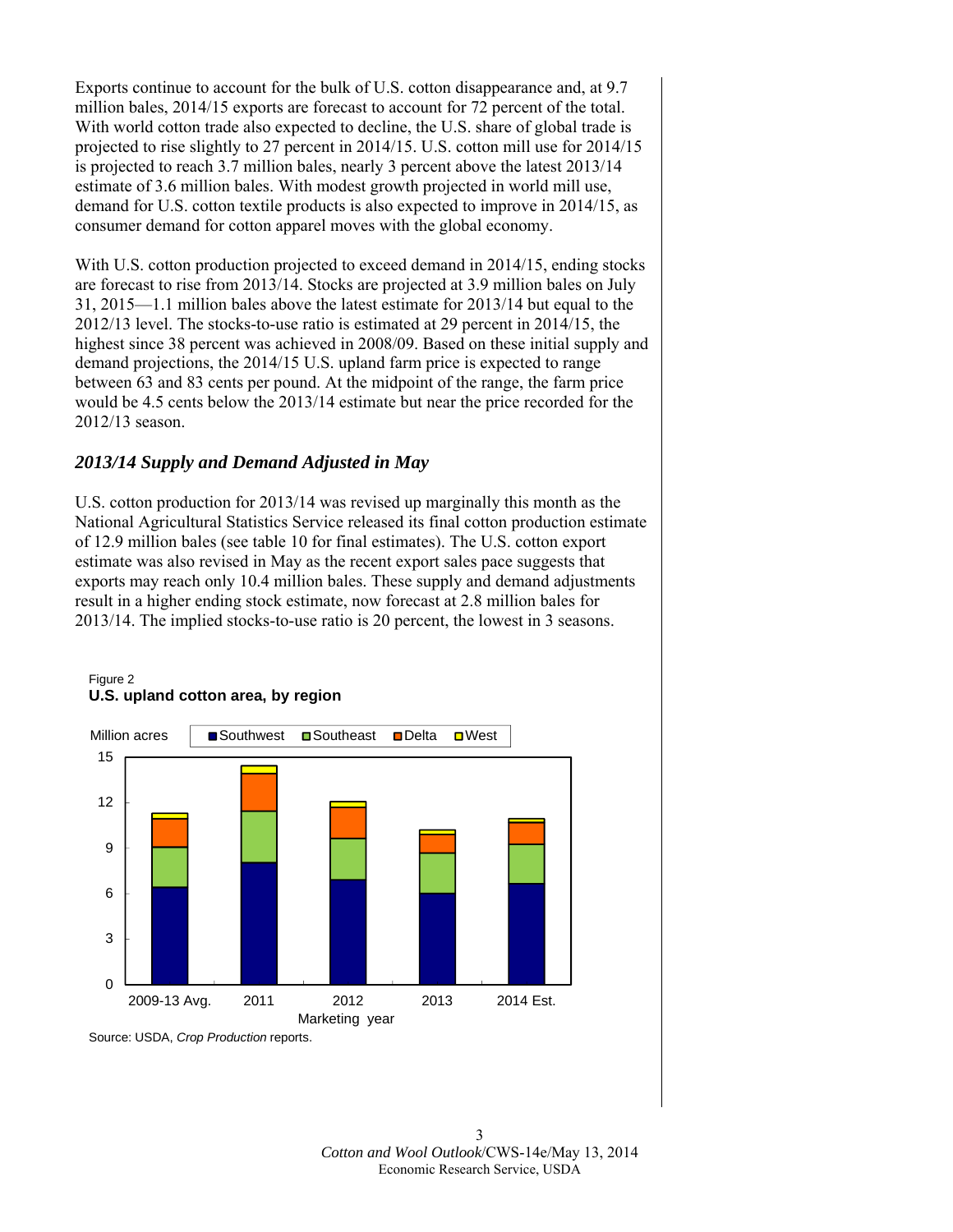## *World Cotton Production to Decline in 2014/15*

USDA's initial projection for the 2014/15 global cotton crop is 115.5 million bales, 1.4 percent below the latest 2013/14 estimate, as offsetting changes are expected to limit the year-to-year reduction to about 1.7 million bales. Significant production changes are expected for a number of countries in 2014/15, as several factors including China's cotton policies, price expectations, and weather conditions influence global area and production. World 2014/15 cotton area is forecast nearly unchanged at 32.9 million hectares, but below the 5-year average. The global yield in 2014/15 is forecast below the last several seasons at 764 kg/hectare.

The two largest producing countries—China and India—are expected to account for a combined 50 percent of the global crop in 2014/15; in 2013/14, these countries contributed about 53 percent of world cotton production. China is forecast to produce 29.5 million bales in 2014/15, nearly 8 percent (2.5 million bales) below the previous season and the smallest crop since 2005/06. Area is expected to decline 11 percent overall, and the concentration of cotton area in the northwest region of Xinjiang is expected to accelerate as the Government's new income support program focuses mainly on Xinjiang cotton. The national yield is forecast at 1,477 kg/hectare, a record.

India's 2014/15 cotton production is forecast at 28.5 million bales, a 3-percent (1 million-bale) decline from the preceding year despite slightly higher area. Last season, production benefited from above-average yields. Cotton production in India is heavily dependent on monsoon rainfall and concerns about the development of an El Niño that could limit rainfall may discourage further growth in planted area. India's yield is projected at 526 kg/hectare, near the 3-year average.

Australia is also expected to reduce cotton production in 2014/15, as reservoir levels have decreased considerably from a year ago. Australia is projected to produce only 3.1 million bales in 2014/15, a 24-percent reduction. In contrast, Brazil's crop is projected at 8.3 million bales, 800,000 bales above 2013/14 as increased cotton plantings are expected there. Pakistan and Uzbekistan are forecast to produce crops similar in size to the 2013/14 season. Pakistan's production is expected at 9.5 million bales, while Uzbekistan's crop is forecast at 4.2 million bales. Meanwhile, the largest increase is projected for the United States in 2014/15. The initial projection includes reduced prospects due to the Southwest region's ongoing drought. U.S. production is placed at 14.5 million bales, 1.6 million bales above 2013/14.

## *Global Consumption to Rise in 2014/15*

World 2014/15 cotton mill use is forecast at 111.8 million bales, up 2 percent from 2013/14, reflecting an expanding global economy. The two largest consuming countries are China and India, with a combined cotton mill use of over 60 million bales, or 54 percent of the world total. China is forecast to increase its consumption by 4 percent to 37 million bales in 2014/15, the highest in 3 years. China's domestic cotton prices have been above world prices during the last several years, which dampened mill use and encouraged the substitution of yarn imports. However,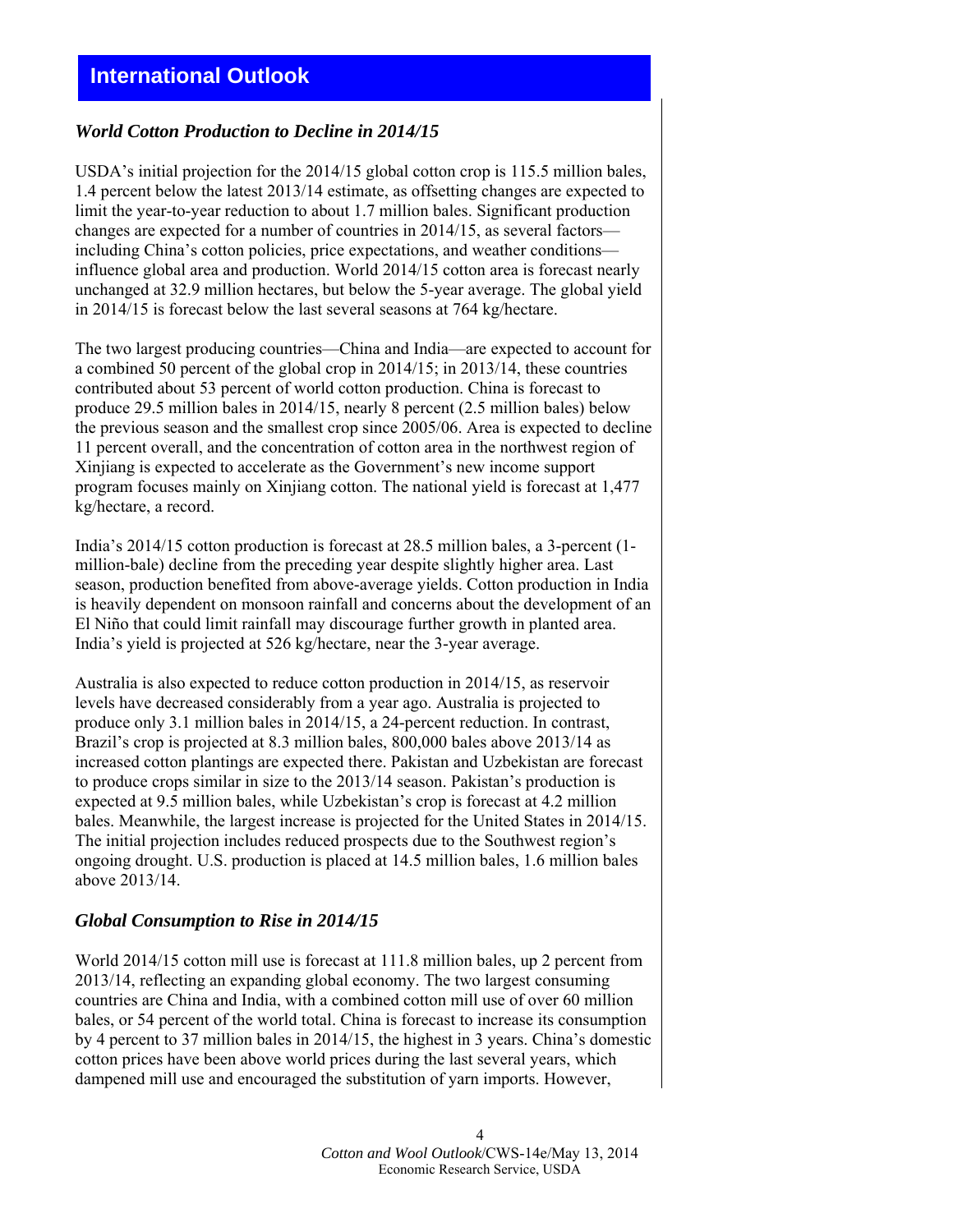recent policy announcements are likely to make cotton fiber more competitive within China and provide the incentive for increased cotton mill use.

India's 2014/15 cotton consumption is projected at a record 23.5 million bales, 2 percent above a year earlier, representing 21 percent of global cotton consumption. India's mill use rose 18 percent between 2011/12 and 2013/14, supported by yarn shipments to China. In 2014/15, however, reduced yarn shipments to China will likely limit India's consumption growth to near the world average.

 Cotton consumption in Pakistan has also grown steadily in recent years, benefitting from yarn exports to China. For 2014/15, cotton mill use is forecast to rise about 3 percent to 11.8 million bales, the highest since the mid-2000s, accounting for 11 percent of world cotton consumption. Growth is also expected in 2014/15 in a number of other Asian countries, including Bangladesh, Indonesia, and Thailand. In addition, cotton consumption in Turkey is forecast to rise nearly 2 percent (100,000 bales) to 6.4 million bales in 2014/15.

## *World Cotton Trade Forecast Lower in 2014/15; Stocks at Record*

World cotton trade in 2014/15 is forecast to reach only 36.3 million bales, 10 percent below the previous season and the lowest since 2010/11. While imports by China have supported cotton trade over the last several seasons, expectations for lower China import demand are reducing trade in 2014/15. The initial forecast represents the second consecutive decrease in global trade as most major exporters anticipate reduced shipments in 2014/15 (fig. 3). Exports by the United States, the world's leading exporter, are forecast to decline 7 percent to 9.7 million bales, the lowest since 2000/01. Exports from India and Australia are forecast to decline considerably from a year earlier as exportable supplies there appear limited. India is projected to export 5.7 million bales in 2014/15, down 35 percent from 2013/14.

#### Figure 3 **Global cotton exports to decline in 2014/15**

Million bales



Source: USDA, *World Agricultural Supply and Demand Estimates* reports.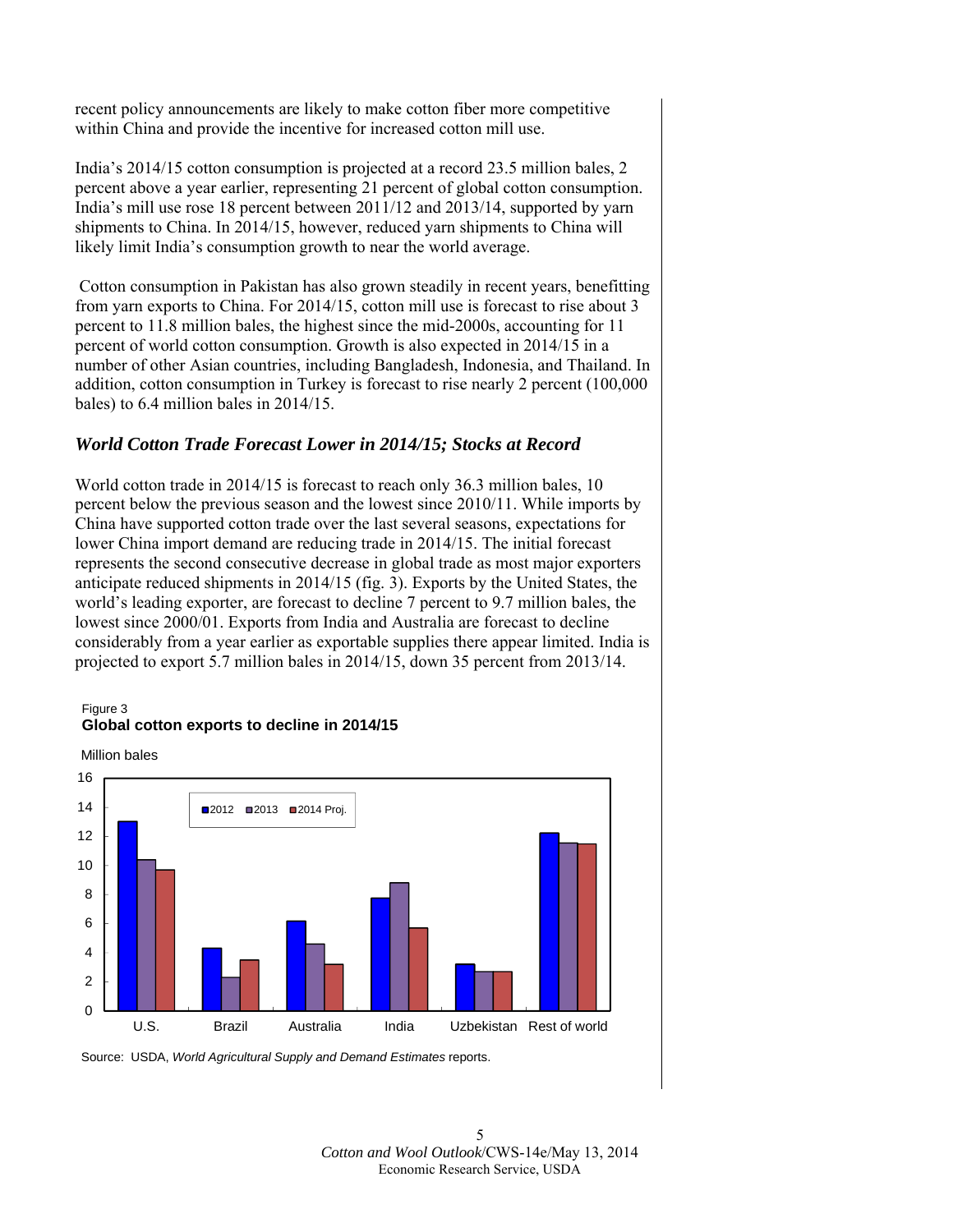In Australia, exports are projected at 3.2 million bales, down 30 percent from a year earlier and the lowest since 2010/11. Brazil's exports are forecast to rebound to 3.5 million bales with increased supplies. Uzbekistan's exports are projected to remain flat in 2014/15 at 2.7 million bales.

Global imports in 2014/15 are driven once again by China, where cotton imports are forecast to fall by one-third to 8.5 million bales, as the Government is likely to restrict imports in favor of consumption of domestic cotton. Imports by China are expected to decline for the third consecutive season after reaching a record 24.5 million bales in 2011/12. Smaller import declines are also expected for Turkey, Vietnam, Malaysia, and others in 2014/15. Offsetting these declines, however, are increases in Pakistan, India, and Bangladesh.

With global cotton production forecast to exceed consumption for the fifth consecutive season in 2014/15, world ending stocks are estimated to rise to a new record, reaching 101.7 million bales by July 31, 2015 (fig. 4). China will continue to hold the bulk of these stocks, as ending stocks there are projected to reach 60.5 million bales by the end of 2014/15; however, China's share of total world stocks is expected to decline slightly. World stocks outside of China are expected to rise by about 3 million bales. China would hold nearly 60 percent of global cotton stocks, slightly below the estimate for 2013/14. Stocks in India, the next largest stock holder, are also expected to rise to 10.7 million bales, or nearly 11 percent of the global total. The global stocks-to-use ratio is projected at 91 percent, up from 90 percent in 2013/14 and more than double the 2010/11 level.





Source: USDA, *World Agricultural Supply and Demand Estimates* reports.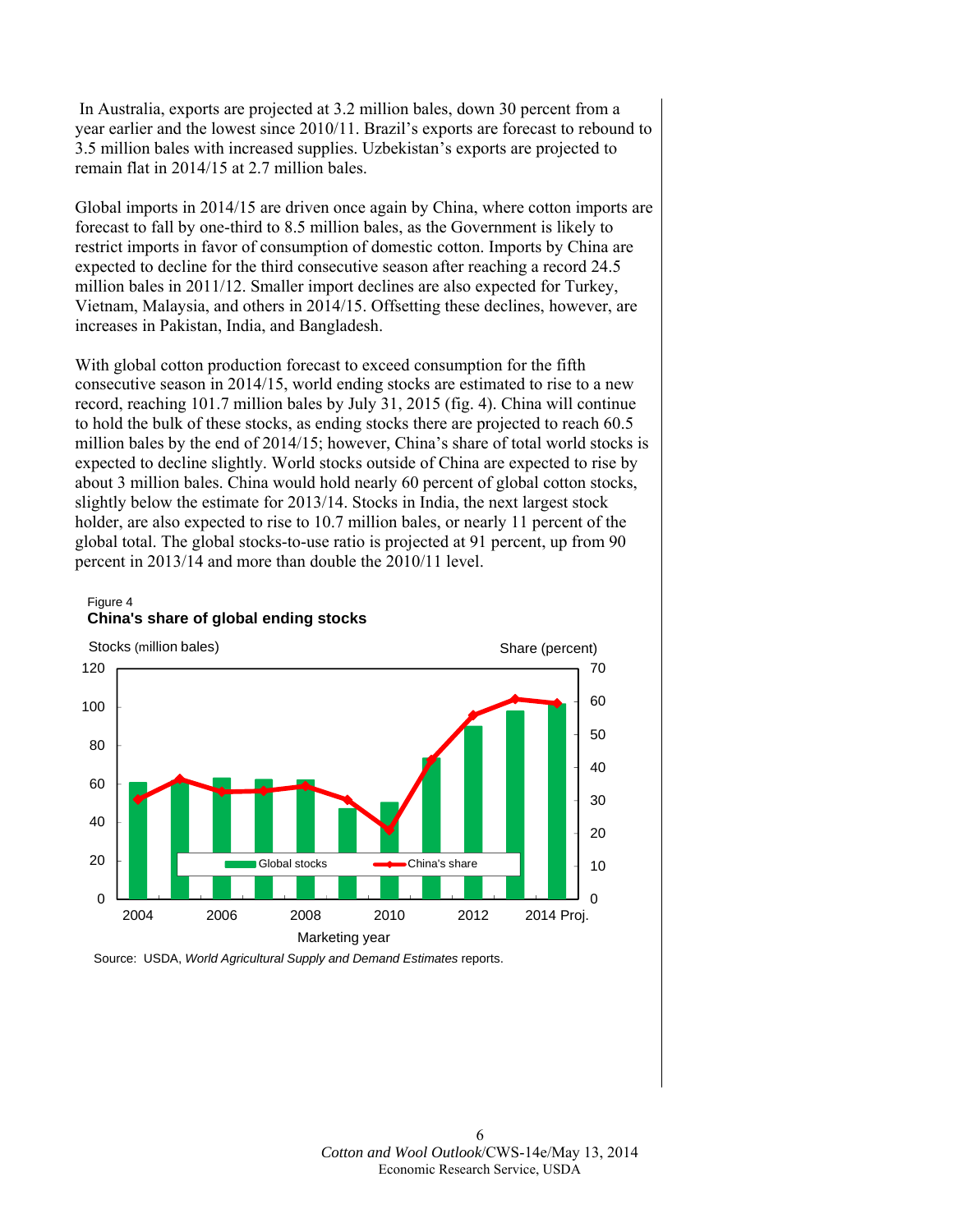# **Contacts and Links**

#### **Contact Information**

Leslie Meyer (U.S. cotton and textiles), (202) 694-530 lmeyer@ers.usda.gov Stephen MacDonald (foreign cotton), (202) 694-5305 stephenm@ers.usda.gov Carolyn Liggon (web publishing),  $(202)$  694-5056 cvliggon@ers.usda.gov

#### **Subscription Information**

Subscribe to ERS e-mail notification service at http://www.ers.usda.gov/subscribe-to-ers -e-newsletters.aspx to receive timely notification of newsletter availability. Printed copies can be purchased from the USDA Order Desk by calling 1-800-363-2068 (specify the issue number). To order printed copies of the five field crop newsletters cotton and wool, feed, rice, oil crops, and wheat—as a series, specify series SUB-COR-4043.

## *Data*

Cotton and Wool Monthly Tables (http://cms.ers.usda.gov/publications/cws-cottonand-wool-outlook)

Cotton and Wool Chart Gallery (http://www.ers.usda.gov/data-products/cotton-andwool-chart-gallery.aspx#.UguTC6z8J8E)

## *Related Websites*

WASDE http://usda.mannlib.cornell.edu/MannUsda/viewDocumentInfo.do?documentID=1194

Cotton Topics http://www.ers.usda.gov/topics/crops/cotton-wool.aspx

#### Cotton and Wool Outlook

http://usda.mannlib.cornell.edu/MannUsda/viewDocumentInfo.do?documentID=1281

The U.S. Department of Agriculture (USDA) prohibits discrimination in all its programs and activities on the basis of race, color, national origin, age, disability, and where applicable, sex, marital status, familial status, parental status, religion, sexual orientation, genetic information, political beliefs, reprisal, or because all or a part of an individual's income is derived from any public assistance program. (Not all prohibited bases apply to all programs.) Persons with disabilities who require alternative means for communication of program information (Braille, large print, audiotape, etc.) should contact USDA's TARGET Center at (202) 720-2600 (voice and TDD). To file a complaint of discrimination, write to USDA, Director, Office of Civil Rights, 1400 Independence Avenue, SW, Washington, DC 20250-9410 or call (800) 795-3272 (voice) or (202) 720-6382 (TDD). USDA is an equal opportunity provider and employer.

> 7 *Cotton and Wool Outlook*/CWS-14e/May 13, 2014 Economic Research Service, USDA

#### **E-mail Notification**

Readers of ERS outlook reports have two ways they can receive an e-mail notice about release of reports and associated data.

• Receive timely notification (soon) after the report is posted on the web) via USDA's Economics, Statistics, and Market Information System (which is housed at Cornell University's Mann Library). Go to http://usda.mannlib.cornell.edu/Mann Usda/aboutEmailService.do and follow the instructions to receive e-mail notices about ERS, Agricultural Marketing Service, National Agricultural Statistics Service, and World Agricultural Outlook Board products.

• Receive weekly notification (on Friday afternoon) via the ERS website. Go to http://www.ers.usda.gov/subscribeto-ers-e-newsletters.aspx and follow the instructions to receive notices about ERS outlook reports, Amber Waves magazine, and other reports and data products on specific topics. ERS also offers RSS (really simple syndication) feeds for all ERS products. Go to http://www.ers.usda.gov/rss/ to get started.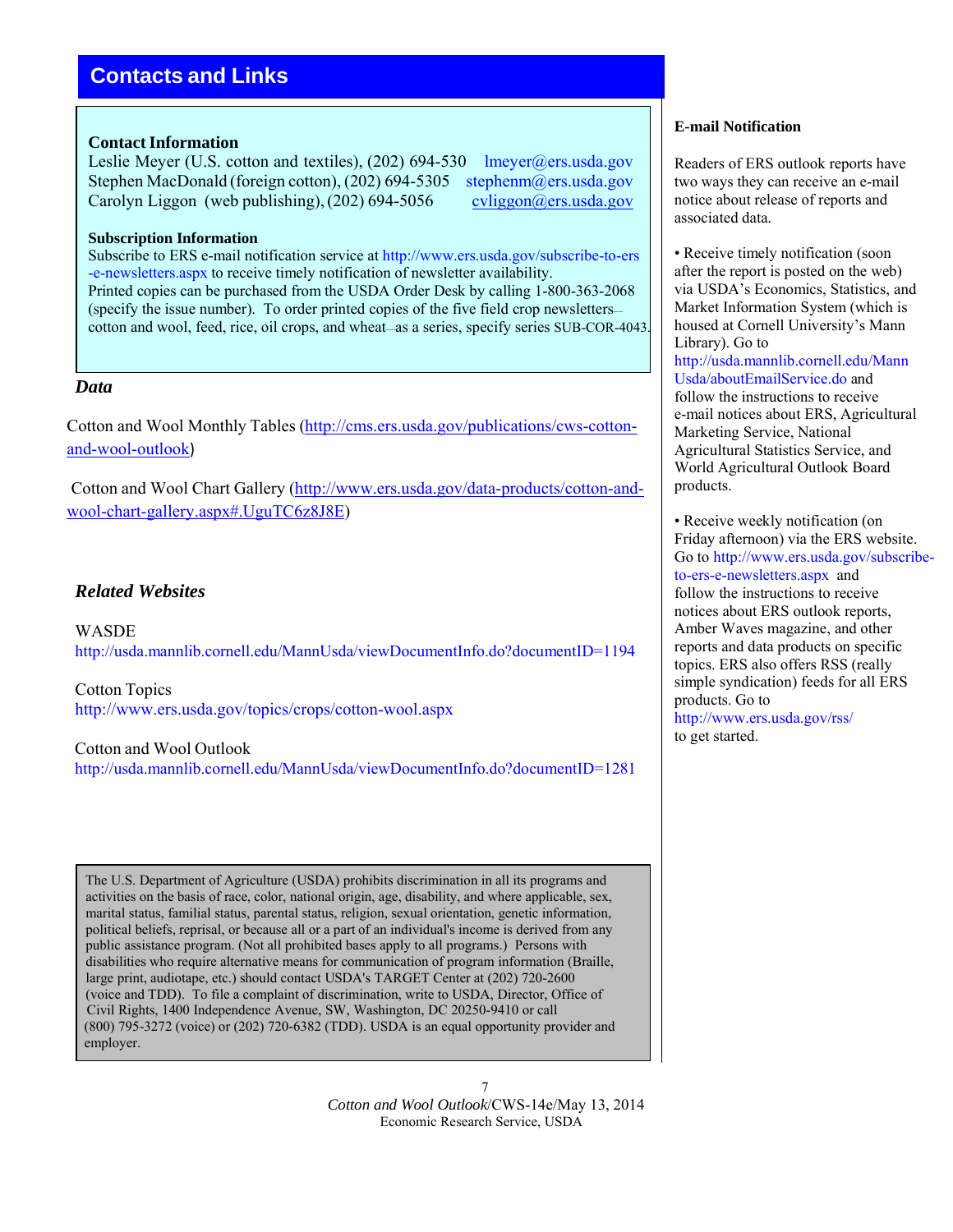|                                 |                 |                 | 2013/14               | 2014/15         |  |
|---------------------------------|-----------------|-----------------|-----------------------|-----------------|--|
| Item                            | 2012/13         | Apr.            | May                   | May             |  |
|                                 | Million acres   |                 |                       |                 |  |
| Upland:<br>Planted<br>Harvested | 12.076<br>9.135 | 10.206<br>7.465 | 10.206<br>7.345       | 10.943<br>8.294 |  |
|                                 |                 |                 | Pounds                |                 |  |
| Yield/harvested acre            | 869             | 787             | 802                   | 811             |  |
|                                 |                 |                 | Million 480-lb. bales |                 |  |
| Beginning stocks                | 3.081           | 3.705           | 3.705                 | 2.711           |  |
| Production                      | 16.535          | 12.234          | 12.275                | 14.012          |  |
| Total supply 1/                 | 19.622          | 15.944          | 15.985                | 16.728          |  |
| Mill use                        | 3.478           | 3.580           | 3.580                 | 3.675           |  |
| Exports                         | 12.190          | 9.975           | 9.675                 | 9.220           |  |
| Total use                       | 15.668          | 13.555          | 13.255                | 12.895          |  |
| Ending stocks 2/                | 3.705           | 2.412           | 2.711                 | 3.823           |  |
|                                 | Percent         |                 |                       |                 |  |
| Stocks-to-use ratio             | 23.6            | 17.8            | 20.5                  | 29.6            |  |
|                                 |                 |                 | 1,000 acres           |                 |  |
| Extra-long staple:              |                 |                 |                       |                 |  |
| Planted                         | 238.4           | 201.0           | 201.0                 | 158.0           |  |
| Harvested                       | 236.8           | 199.4           | 199.4                 | 156.0           |  |
|                                 |                 |                 | Pounds                |                 |  |
| Yield/harvested acre            | 1,581           | 1,524           | 1,527                 | 1,500           |  |
|                                 |                 |                 | 1,000 480-lb. bales   |                 |  |
| Beginning stocks                | 269             | 195             | 195                   | 89              |  |
| Production                      | 780             | 633             | 634                   | 488             |  |
| Total supply 1/                 | 1,053           | 833             | 834                   | 582             |  |
| Mill use                        | 22              | 20              | 20                    | 25              |  |
| Exports                         | 836             | 725             | 725                   | 480             |  |
| Total use                       | 858             | 745             | 745                   | 505             |  |
| Ending stocks 2/                | 195             | 88              | 89                    | 77              |  |
|                                 | Percent         |                 |                       |                 |  |
| Stocks-to-use ratio             | 22.7            | 11.8            | 11.9                  | 15.2            |  |

Table 1--U.S. cotton supply and use estimates

1/ Includes imports. 2/ Includes unaccounted.

Source: USDA, World Agricultural Outlook Board.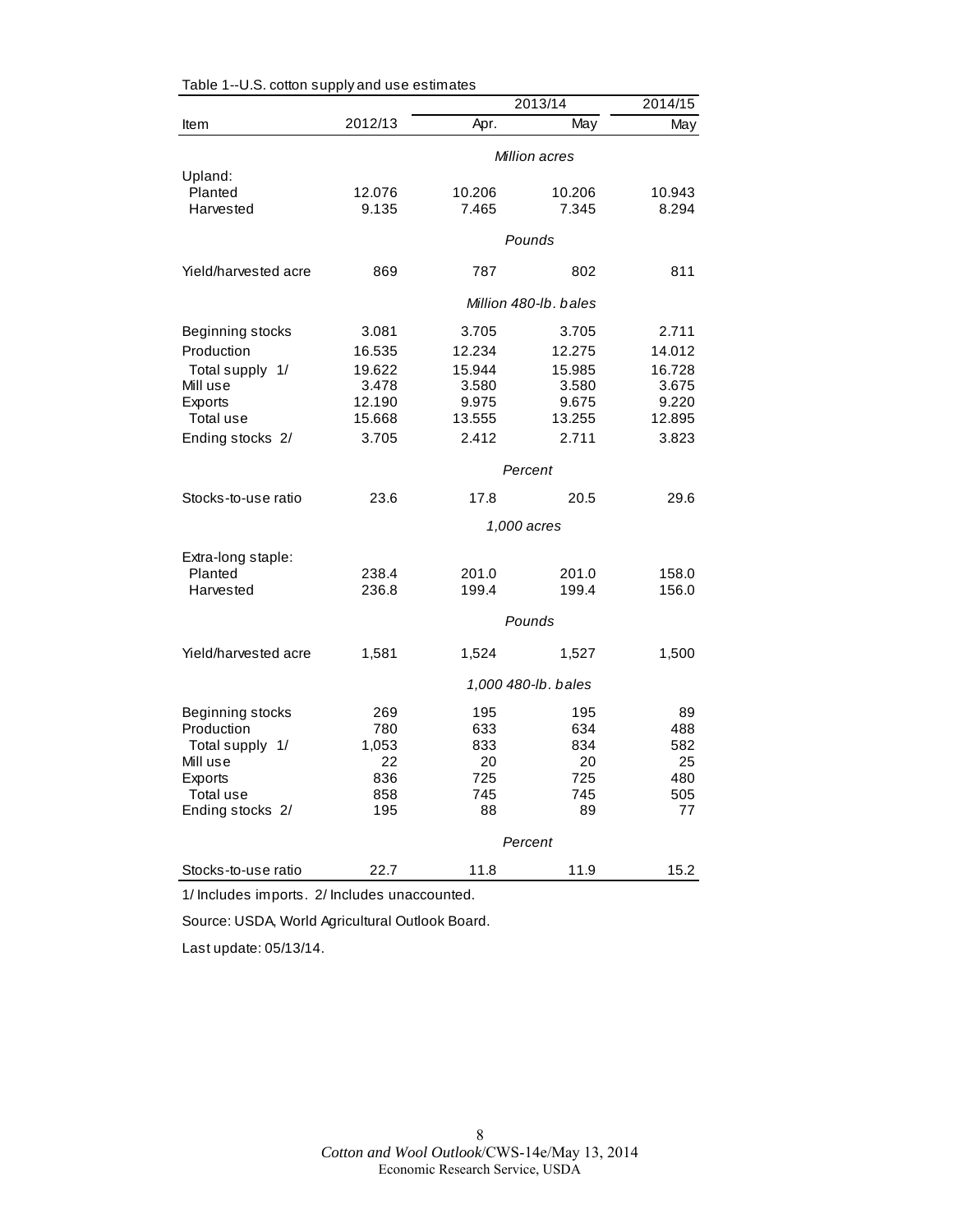|                      |         | 2013/14 | 2014/15               |        |  |
|----------------------|---------|---------|-----------------------|--------|--|
| Item                 | 2012/13 | Apr.    | May                   | May    |  |
|                      |         |         | Million 480-lb, bales |        |  |
| Supply:              |         |         |                       |        |  |
| Beginning stocks--   |         |         |                       |        |  |
| World                | 73.47   | 89.65   | 90.03                 | 97.91  |  |
| Foreign              | 70.12   | 85.75   | 86.13                 | 95.11  |  |
| Production--         |         |         |                       |        |  |
| World                | 122.95  | 116.62  | 117.13                | 115.46 |  |
| Foreign              | 105.64  | 103.75  | 104.22                | 100.96 |  |
| Imports--            |         |         |                       |        |  |
| World                | 46.20   | 39.56   | 40.35                 | 36.29  |  |
| Foreign              | 46.19   | 39.55   | 40.34                 | 36.28  |  |
| Use:                 |         |         |                       |        |  |
| Mill use--           |         |         |                       |        |  |
| World                | 106.77  | 109.45  | 109.38                | 111.83 |  |
| Foreign              | 103.27  | 105.85  | 105.78                | 108.13 |  |
| Exports--            |         |         |                       |        |  |
| World                | 46.69   | 39.60   | 40.34                 | 36.29  |  |
| Foreign              | 33.66   | 28.90   | 29.94                 | 26.59  |  |
| Ending stocks--      |         |         |                       |        |  |
| World                | 90.03   | 96.92   | 97.91                 | 101.66 |  |
| Foreign              | 86.13   | 94.42   | 95.11                 | 97.76  |  |
|                      | Percent |         |                       |        |  |
| Stocks-to-use ratio: |         |         |                       |        |  |
| World                | 84.3    | 88.6    | 89.5                  | 90.9   |  |
| Foreign              | 83.4    | 89.2    | 89.9                  | 90.4   |  |

Table 2--World cotton supply and use estimates

Source: USDA, World Agricultural Outlook Board.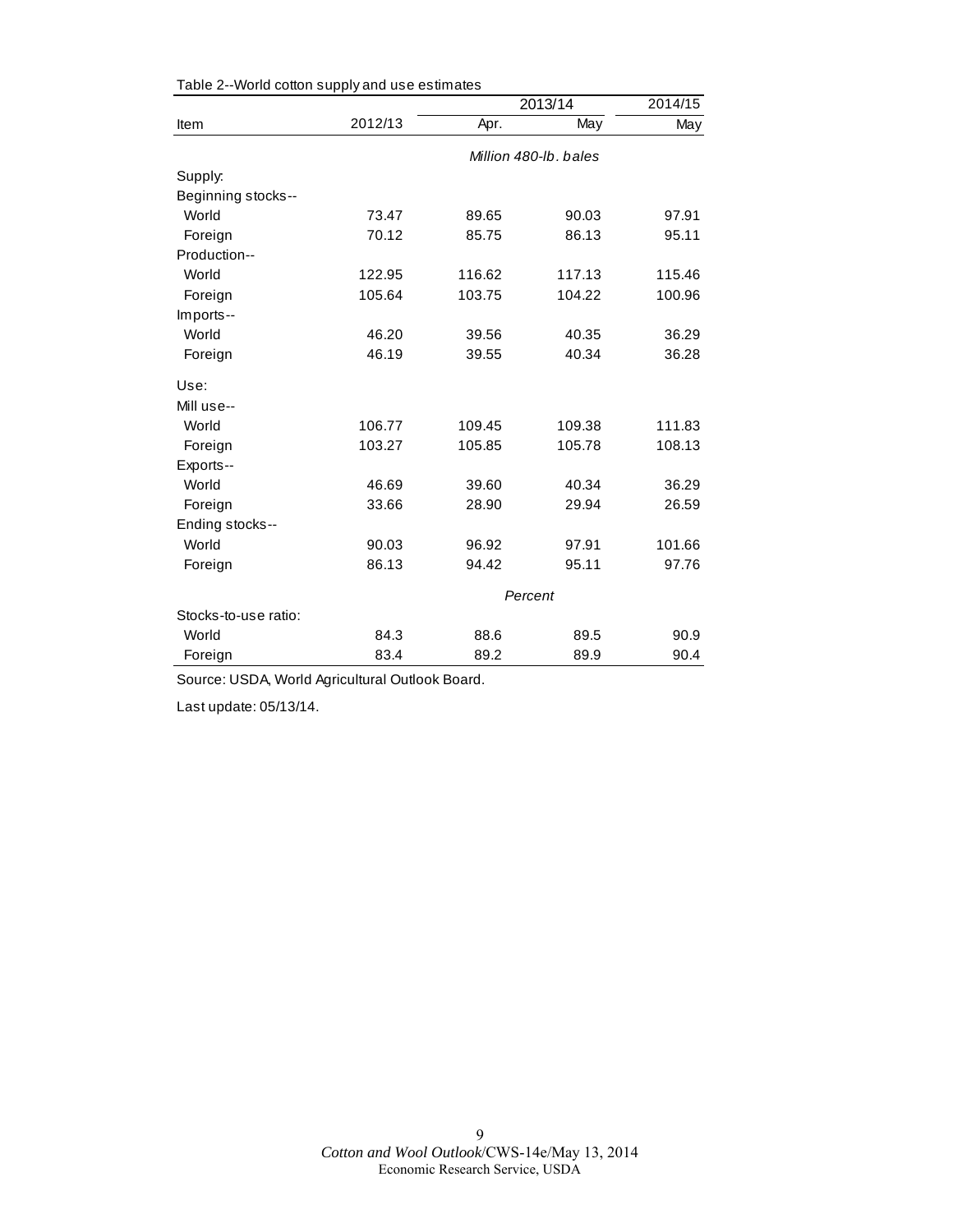| Table 3--U.S. fiber supply |           |                     |           |           |
|----------------------------|-----------|---------------------|-----------|-----------|
|                            | Jan.      | Feb.                | Mar.      | Mar.      |
| Item                       | 2014      | 2014                | 2014      | 2013      |
|                            |           | 1,000 480-lb. bales |           |           |
| Cotton:                    |           |                     |           |           |
| Stocks, beginning          | 10,960    | 10,339              | 8,840     | 11,653    |
| Ginnings                   | 1,012     | 168                 | 0         | 0         |
| Imports since August 1     | 2.1       | 2.1                 | 5.7       | 3.8       |
|                            |           | Million pounds      |           |           |
| Manmade:                   |           |                     |           |           |
| Production                 | 508.5     | 500.1               | 534.8     | 527.8     |
| Noncellulosic              | 508.5     | 500.1               | 534.8     | 527.8     |
| Cellulosic                 | <b>NA</b> | <b>NA</b>           | <b>NA</b> | <b>NA</b> |
| Total since January 1      | 508.5     | 1,008.6             | 1,543.3   | 1,560.2   |
|                            |           |                     |           |           |
|                            | Dec.      | Jan.                | Feb.      | Feb.      |
|                            | 2013      | 2014                | 2014      | 2013      |
|                            |           | Million pounds      |           |           |
| Raw fiber imports:         | 142.8     | 165.0               | NA        | 140.9     |
| Noncellulosic              | 132.4     | 150.1               | <b>NA</b> | 128.8     |
| Cellulosic                 | 10.4      | 14.9                | <b>NA</b> | 12.1      |
| Total since January 1      | 1,845.7   | 165.0               | <b>NA</b> | 289.2     |
|                            |           | 1,000 pounds        |           |           |
| Wool and mohair:           |           |                     |           |           |
| Raw wool imports, clean    | 430.8     | 597.6               | 379.1     | 251.4     |
| 48s-and-finer              | 172.1     | 201.7               | 246.8     | 127.6     |
| Not-finer-than-46s         | 258.8     | 395.9               | 132.3     | 123.8     |
| Total since January 1      | 7,606.6   | 597.6               | 976.7     | 708.7     |
| Wool top imports           | 72.1      | 226.0               | 243.3     | 621.4     |
| Total since January 1      | 4,550.9   | 226.0               | 469.3     | 1,047.7   |
| Mohair imports, clean      | 0.0       | 0.0                 | 0.0       | 0.0       |
| Total since January 1      | 0.0       | 0.0                 | 0.0       | 0.0       |

NA = Not available.

Sources: USDA, National Agricultural Statistics Service;

U.S. Dept. of Commerce, U.S. Census Bureau; and *Fiber Organon.*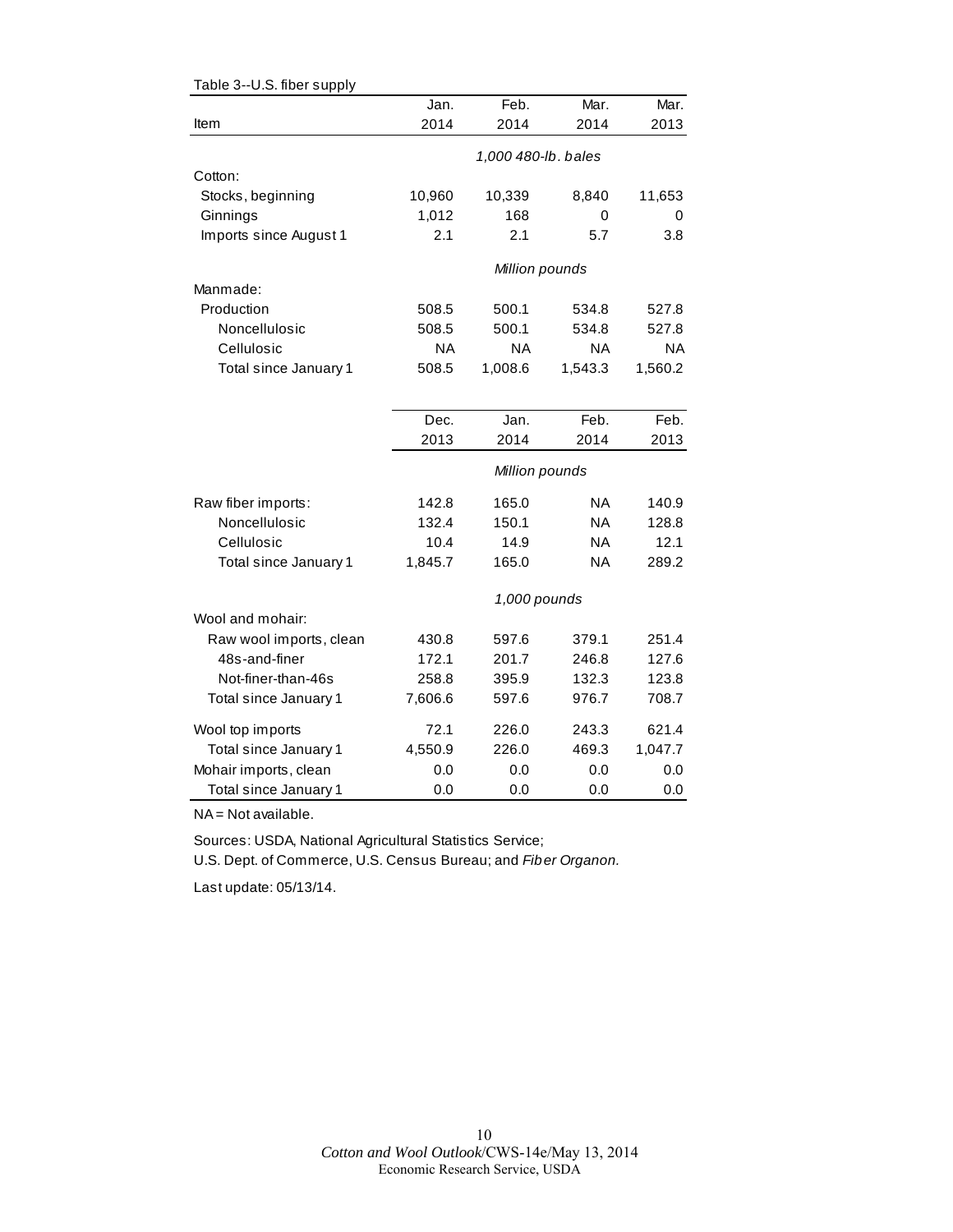|                             | Jan.           | Feb.                | Mar.      | Mar.    |  |  |
|-----------------------------|----------------|---------------------|-----------|---------|--|--|
| Item                        | 2014           | 2014                | 2014      | 2013    |  |  |
|                             |                | 1,000 480-lb. bales |           |         |  |  |
| Cotton:                     |                |                     |           |         |  |  |
| All consumed by mills 1/    | 291            | 269                 | 309       | 304     |  |  |
| Total since August 1        | 1,762          | 2,031               | 2,338     | 2,280   |  |  |
| Daily rate                  | 12.7           | 13.4                | 14.7      | 13.8    |  |  |
| Upland consumed by mills 1/ | 290            | 267                 | 307       | 302     |  |  |
| Total since August 1        | 1,753          | 2,020               | 2,327     | 2,269   |  |  |
| Daily rate                  | 12.6           | 13.4                | 14.6      | 13.7    |  |  |
| Upland exports              | 1,261          | 1,331               | 1,272     | 1,492   |  |  |
| Total since August 1        | 4,175          | 5,506               | 6,778     | 8,097   |  |  |
| Sales for next season       | 169            | 378                 | 469       | 293     |  |  |
| Total since August 1        | 478            | 856                 | 1325      | 1,270   |  |  |
| Extra-long staple exports   | 80.9           | 67.6                | 67.2      | 85.9    |  |  |
| Total since August 1        | 367.1          | 434.7               | 501.8     | 520.0   |  |  |
| Sales for next season       | 2.6            | 3.0                 | 2.4       | 18.8    |  |  |
| Total since August 1        | 2.6            | 5.6                 | 7.9       | 58.6    |  |  |
|                             | Dec.           | Jan.                | Feb.      | Feb.    |  |  |
|                             | 2013           | 2014                | 2014      | 2013    |  |  |
|                             | Million pounds |                     |           |         |  |  |
| Manmade:                    |                |                     |           |         |  |  |
| Raw fiber exports           | 43.2           | 49.3                | <b>NA</b> | 53.1    |  |  |
| Noncellulosic               | 42.7           | 48.5                | ΝA        | 52.5    |  |  |
| Cellulosic                  | 0.5            | 0.8                 | <b>NA</b> | 0.6     |  |  |
| Total since January 1       | 635.5          | 49.3                | <b>NA</b> | 104.3   |  |  |
|                             | 1,000 pounds   |                     |           |         |  |  |
| Wool and mohair:            |                |                     |           |         |  |  |
| Raw wool exports, clean     | 698.8          | 671.7               | 619.0     | 1,016.2 |  |  |
| Total since January 1       | 9,997.4        | 671.7               | 1290.7    | 1,681.4 |  |  |
| Wool top exports            | 68.8           | 167.3               | 86.4      | 198.4   |  |  |
| Total since January 1       | 2,091.2        | 167.3               | 253.8     | 431.2   |  |  |
| Mohair exports, clean       | 29.6           | 31.2                | 90.8      | 0.0     |  |  |
| Total since January 1       | 744.2          | 31.2                | 122.0     | $1.7$   |  |  |

Table 4--U.S. fiber demand

NA = Not Available.

1/ Estimated by USDA.

Sources: USDA, Farm Service Agency; USDA, Foreign Agricultural Service, *U.S. Export Sales;* U.S. Dept. of Commerce, U.S. Census Bureau; and *Fiber Organon.*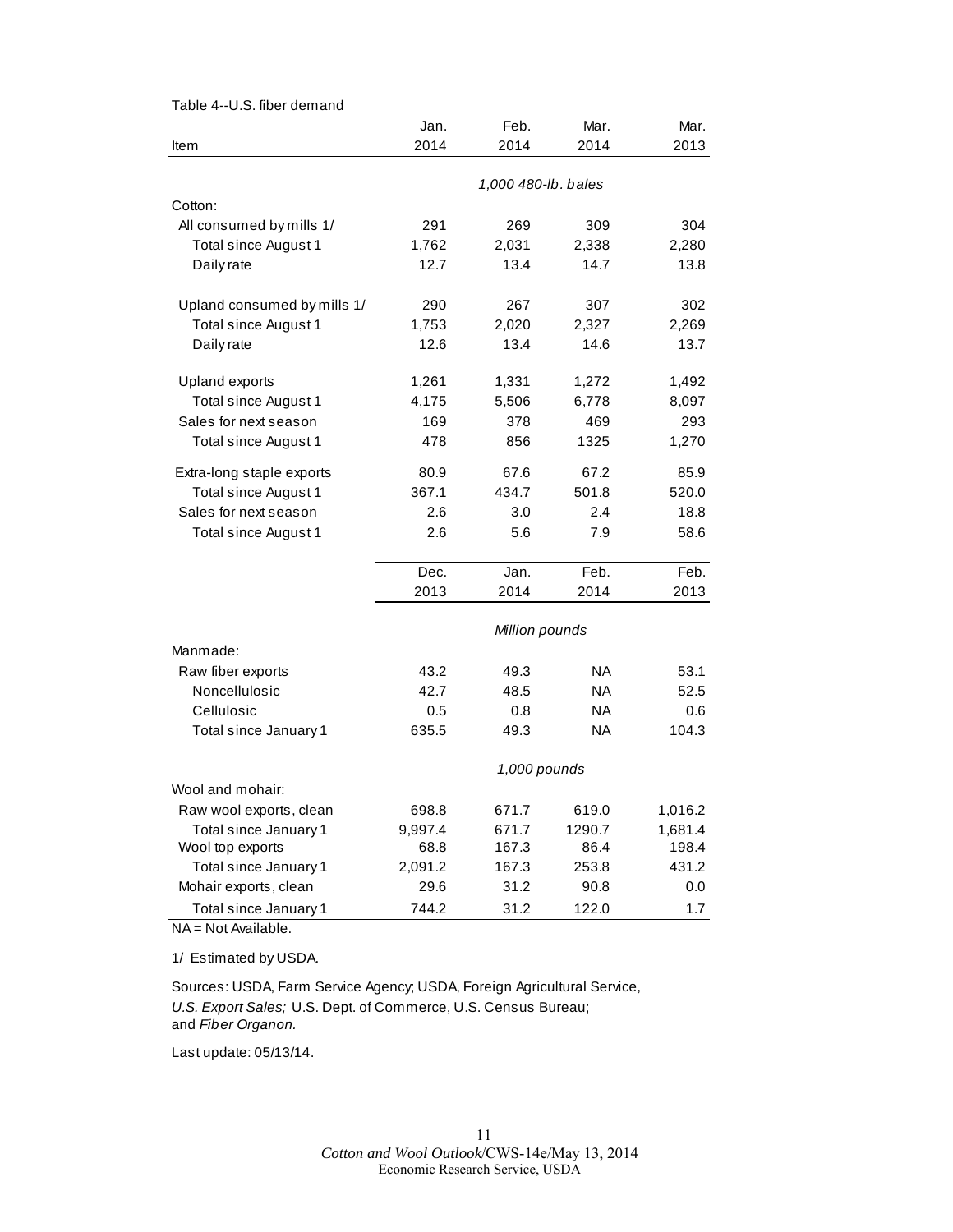|                            | Feb.      | Mar.              | Apr.   | Apr.   |
|----------------------------|-----------|-------------------|--------|--------|
| Item                       | 2014      | 2014              | 2014   | 2013   |
|                            |           |                   |        |        |
|                            |           | Cents per pound   |        |        |
| Domestic cotton prices:    |           |                   |        |        |
| Adjusted world price       | 71.86     | 74.29             | 71.37  | 71.74  |
| Upland spot 41-34          | 83.21     | 86.70             | 85.48  | 80.90  |
| Pima spot 02-46            | 178.00    | 178.86            | 180.67 | 129.36 |
| Average price received by  |           |                   |        |        |
| upland producers           | 79.00     | 79.40             | 80.70  | 78.40  |
| Far Eastern cotton quotes: |           |                   |        |        |
| A Index                    | 93.55     | 96.64             | 94.09  | 92.90  |
| Memphis/Eastern            | 96.50     | 100.56            | 99.88  | 94.31  |
| Memphis/Orleans/Texas      | 96.25     | 100.31            | 99.44  | 94.06  |
| California/Arizona         | 98.44     | 100.88            | 100.00 | 97.56  |
|                            |           | Dollars per pound |        |        |
| Wool prices (clean):       |           |                   |        |        |
| <b>U.S. 58s</b>            | <b>NQ</b> | 2.38              | 2.98   | 2.94   |
| Australian 58s 1/          | 3.60      | 3.61              | 3.59   | 4.16   |
| U.S. 60s                   | <b>NQ</b> | 3.33              | 3.58   | 3.38   |
| Australian 60s 1/          | <b>NQ</b> | <b>NQ</b>         | NQ.    | 4.74   |
| <b>U.S. 64s</b>            | <b>NQ</b> | 4.09              | 4.12   | 4.44   |
| Australian 64s 1/          | 5.06      | 4.86              | 4.92   | 5.38   |

#### Table 5--U.S. and world fiber prices

NQ = No quote.

1/ In bond, Charleston, SC.

Sources: USDA, *Cotton Price Statistics* ; Cotlook Ltd., *Cotton Outlook;*  and trade reports.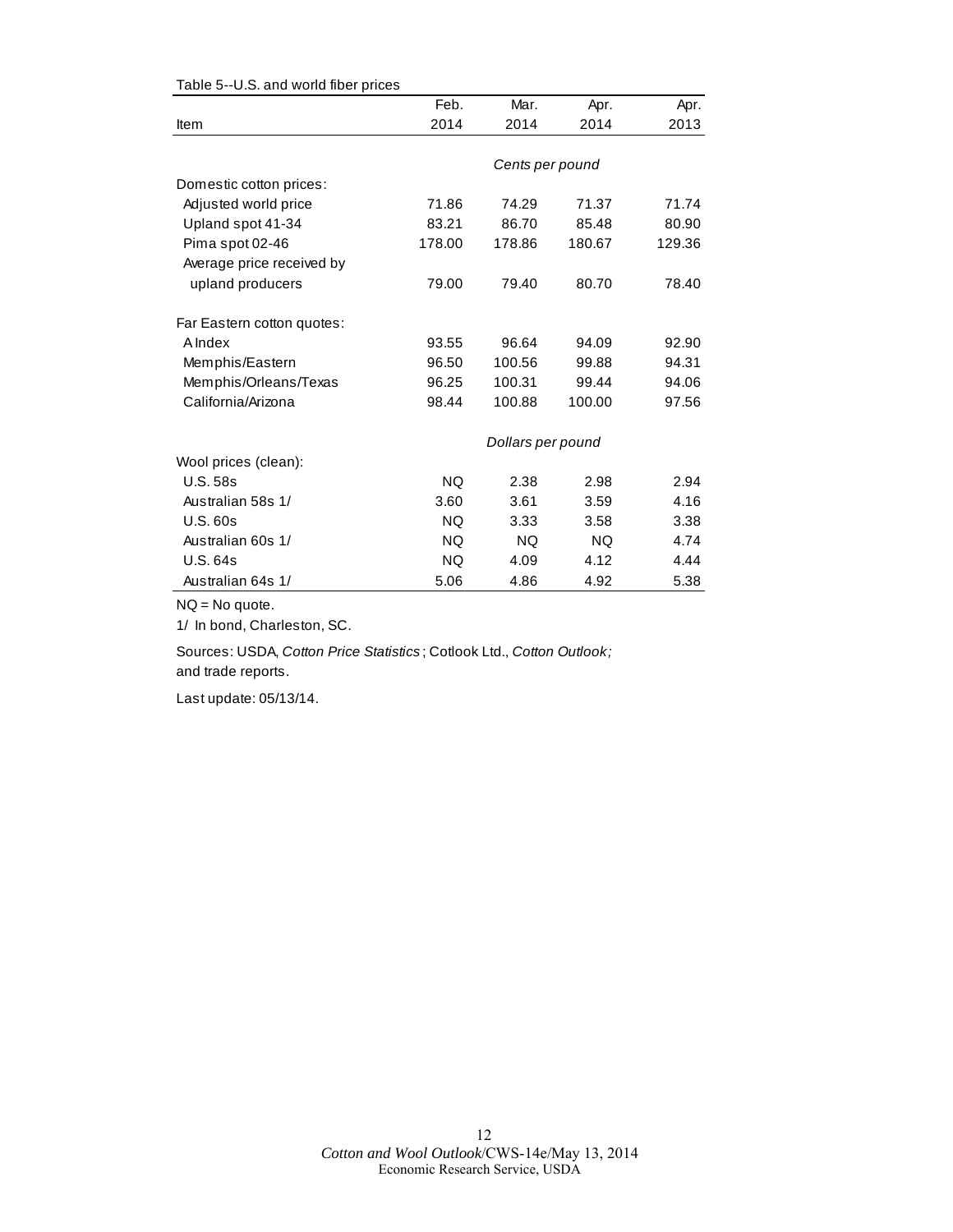| Table 6--U.S. textile imports, by fiber |           |           |                 |           |
|-----------------------------------------|-----------|-----------|-----------------|-----------|
|                                         | Jan.      | Feb.      | Mar.            | Mar.      |
| Item                                    | 2014      | 2014      | 2014            | 2013      |
|                                         |           |           | 1,000 pounds 1/ |           |
| Yarn, thread, and fabric:               | 279,366   | 222,671   | 240,592         | 223,908   |
| Cotton                                  | 62,233    | 47,575    | 48,845          | 44,205    |
| Linen                                   | 23,375    | 18,123    | 20,579          | 19,196    |
| Wool                                    | 3,680     | 3,641     | 3,834           | 3,247     |
| Silk                                    | 563       | 482       | 467             | 486       |
| Manmade                                 | 189,515   | 152,850   | 166,867         | 156,774   |
| Apparel:                                | 907,470   | 828,693   | 784,918         | 743,938   |
| Cotton                                  | 496,649   | 464,271   | 448,365         | 438,625   |
| Linen                                   | 9,408     | 9,264     | 9,227           | 8,142     |
| Wool                                    | 20,060    | 17,451    | 16,331          | 14,323    |
| Silk                                    | 10,825    | 9,882     | 8,590           | 7,625     |
| Manmade                                 | 370,528   | 327,825   | 302,406         | 275,222   |
| Home furnishings:                       | 238,990   | 197,868   | 180,101         | 176,401   |
| Cotton                                  | 132,432   | 114,310   | 111,806         | 113,890   |
| Linen                                   | 1,063     | 1,177     | 866             | 639       |
| Wool                                    | 343       | 283       | 302             | 309       |
| Silk                                    | 359       | 156       | 96              | 138       |
| Manmade                                 | 104,793   | 81,942    | 67,031          | 61,425    |
| Floor coverings:                        | 71,397    | 63,466    | 70,621          | 58,001    |
| Cotton                                  | 8,675     | 8,040     | 8,104           | 7,231     |
| Linen                                   | 17,942    | 16,173    | 18,868          | 15,355    |
| Wool                                    | 10,761    | 9,187     | 10,153          | 9,210     |
| Silk                                    | 2,132     | 1,787     | 2,146           | 1,755     |
| Manmade                                 | 31,887    | 28,279    | 31,349          | 24,450    |
| Total imports: 2/                       | 1,497,596 | 1,313,081 | 1,276,549       | 1,202,603 |
| Cotton                                  | 700,216   | 634,412   | 617,348         | 604,191   |
| Linen                                   | 51,788    | 44,737    | 49,540          | 43,333    |
| Wool                                    | 34,852    | 30,576    | 30,625          | 27,105    |
| Silk                                    | 13,879    | 12,305    | 11,299          | 10,004    |
| Manmade                                 | 696,861   | 591,051   | 567,737         | 517,971   |

 $\mathsf{TableC}$  -LLC textile imports, by fib

1/ Raw-fiber equivalent. 2/ Includes headgear.

Sources: USDA, Economic Research Service; and U.S. Dept. of Commerce, U.S. Census Bureau.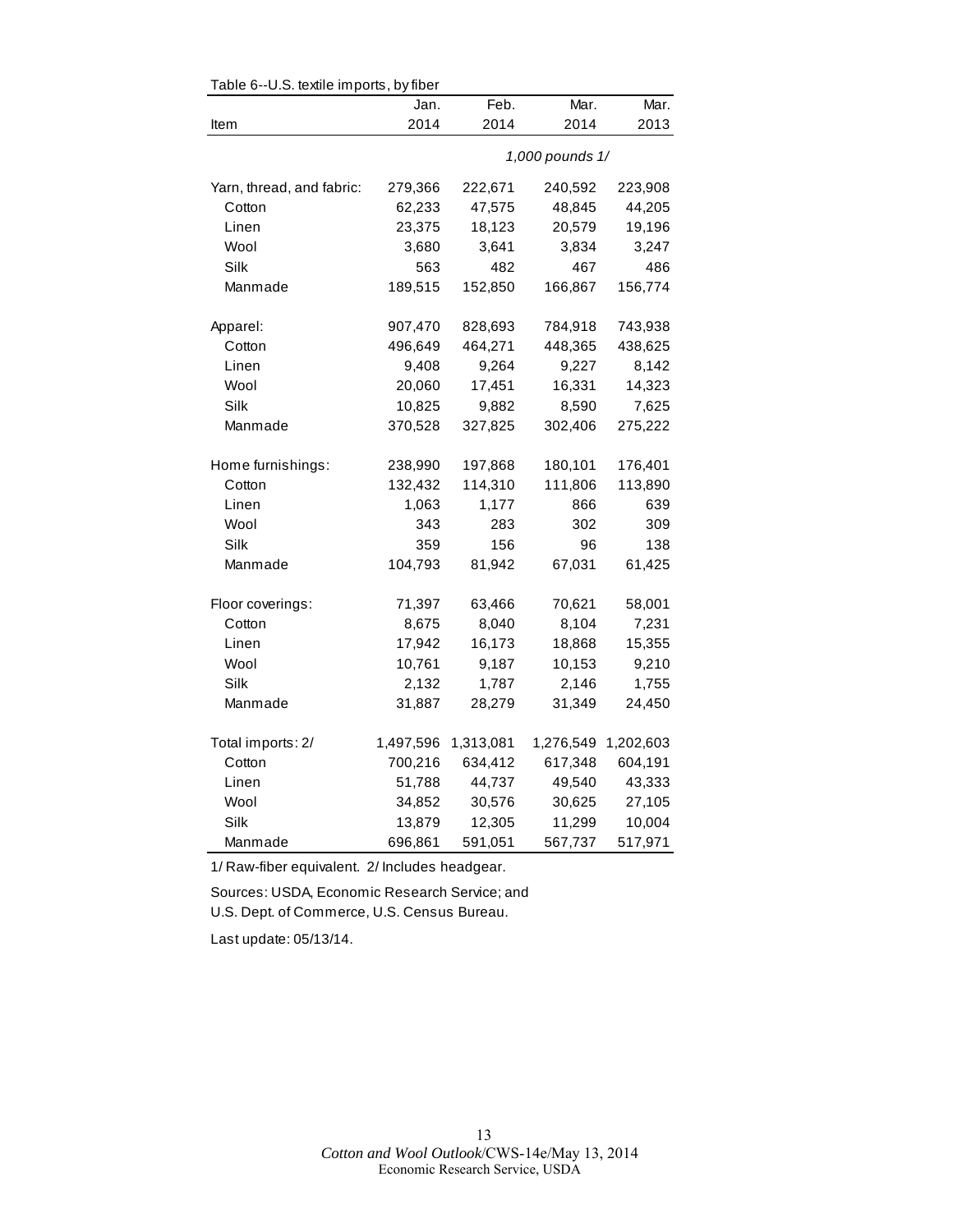|                                                                                                                                     | Jan.                                                                                                                                                 | Feb.                                                                                                                                                | Mar.                                                                                                                                                    | Mar.                                          |  |  |
|-------------------------------------------------------------------------------------------------------------------------------------|------------------------------------------------------------------------------------------------------------------------------------------------------|-----------------------------------------------------------------------------------------------------------------------------------------------------|---------------------------------------------------------------------------------------------------------------------------------------------------------|-----------------------------------------------|--|--|
|                                                                                                                                     | 2014                                                                                                                                                 | 2014                                                                                                                                                | 2014                                                                                                                                                    | 2013                                          |  |  |
|                                                                                                                                     | 1,000 pounds 1/                                                                                                                                      |                                                                                                                                                     |                                                                                                                                                         |                                               |  |  |
| Yarn, thread, and fabric:                                                                                                           | 227,584                                                                                                                                              | 227,985                                                                                                                                             | 269,498                                                                                                                                                 | 244,938                                       |  |  |
| Cotton                                                                                                                              | 118,466                                                                                                                                              | 121,407                                                                                                                                             | 138,502                                                                                                                                                 | 130,802                                       |  |  |
| Linen                                                                                                                               | 6,653                                                                                                                                                | 6,509                                                                                                                                               | 7,609                                                                                                                                                   | 7,019                                         |  |  |
| Wool                                                                                                                                | 3,271                                                                                                                                                | 2,516                                                                                                                                               | 3,028                                                                                                                                                   | 2,463                                         |  |  |
| Silk                                                                                                                                | 1,256                                                                                                                                                | 1,067                                                                                                                                               | 1,348                                                                                                                                                   | 1,270                                         |  |  |
| Manmade                                                                                                                             | 97,938                                                                                                                                               | 96,486                                                                                                                                              | 119,011                                                                                                                                                 | 103,384                                       |  |  |
|                                                                                                                                     |                                                                                                                                                      |                                                                                                                                                     |                                                                                                                                                         |                                               |  |  |
|                                                                                                                                     |                                                                                                                                                      |                                                                                                                                                     |                                                                                                                                                         | 27,042                                        |  |  |
| Cotton                                                                                                                              |                                                                                                                                                      |                                                                                                                                                     |                                                                                                                                                         | 11,873                                        |  |  |
| Linen                                                                                                                               |                                                                                                                                                      | 430                                                                                                                                                 | 523                                                                                                                                                     | 435                                           |  |  |
| Wool                                                                                                                                |                                                                                                                                                      |                                                                                                                                                     |                                                                                                                                                         | 1,561                                         |  |  |
| Silk                                                                                                                                | 888                                                                                                                                                  | 903                                                                                                                                                 |                                                                                                                                                         | 1,251                                         |  |  |
| Manmade                                                                                                                             |                                                                                                                                                      |                                                                                                                                                     |                                                                                                                                                         | 11,921                                        |  |  |
|                                                                                                                                     |                                                                                                                                                      |                                                                                                                                                     |                                                                                                                                                         |                                               |  |  |
|                                                                                                                                     |                                                                                                                                                      |                                                                                                                                                     |                                                                                                                                                         |                                               |  |  |
|                                                                                                                                     |                                                                                                                                                      |                                                                                                                                                     |                                                                                                                                                         | 183                                           |  |  |
|                                                                                                                                     |                                                                                                                                                      |                                                                                                                                                     |                                                                                                                                                         | 121                                           |  |  |
|                                                                                                                                     |                                                                                                                                                      |                                                                                                                                                     |                                                                                                                                                         | 100                                           |  |  |
|                                                                                                                                     |                                                                                                                                                      |                                                                                                                                                     |                                                                                                                                                         |                                               |  |  |
|                                                                                                                                     |                                                                                                                                                      |                                                                                                                                                     |                                                                                                                                                         |                                               |  |  |
| Floor coverings:                                                                                                                    | 27,848                                                                                                                                               | 27,929                                                                                                                                              | 32,149                                                                                                                                                  | 31,535                                        |  |  |
| Cotton                                                                                                                              | 1,921                                                                                                                                                | 1,950                                                                                                                                               | 2,184                                                                                                                                                   | 2,329                                         |  |  |
| Linen                                                                                                                               | 907                                                                                                                                                  | 852                                                                                                                                                 | 999                                                                                                                                                     | 1,205                                         |  |  |
| Wool                                                                                                                                | 2,065                                                                                                                                                | 1,874                                                                                                                                               | 2,037                                                                                                                                                   | 3,068                                         |  |  |
| Silk                                                                                                                                | 20                                                                                                                                                   | 20                                                                                                                                                  | 34                                                                                                                                                      | 35                                            |  |  |
| Manmade                                                                                                                             | 22,935                                                                                                                                               | 23,233                                                                                                                                              | 26,896                                                                                                                                                  | 24,896                                        |  |  |
|                                                                                                                                     |                                                                                                                                                      |                                                                                                                                                     |                                                                                                                                                         |                                               |  |  |
|                                                                                                                                     |                                                                                                                                                      |                                                                                                                                                     |                                                                                                                                                         |                                               |  |  |
|                                                                                                                                     |                                                                                                                                                      |                                                                                                                                                     |                                                                                                                                                         | 8,842                                         |  |  |
|                                                                                                                                     |                                                                                                                                                      |                                                                                                                                                     |                                                                                                                                                         | 7,219                                         |  |  |
|                                                                                                                                     |                                                                                                                                                      |                                                                                                                                                     |                                                                                                                                                         | 2,657                                         |  |  |
| Manmade                                                                                                                             |                                                                                                                                                      |                                                                                                                                                     |                                                                                                                                                         | 142,098                                       |  |  |
| Apparel:<br>Home furnishings:<br>Cotton<br>Linen<br>Wool<br>Silk<br>Manmade<br>Total exports: 2/<br>Cotton<br>Linen<br>Wool<br>Silk | 24,546<br>11,255<br>484<br>1,148<br>10,771<br>4,335<br>2,297<br>160<br>97<br>77<br>1,704<br>284,431<br>134,029<br>8,203<br>6,586<br>2,241<br>133,372 | 23,603<br>10,441<br>1,279<br>10,550<br>81,238<br>2,005<br>280<br>76,913<br>114<br>1,926<br>284,001<br>135,861<br>8,072<br>5,748<br>2,104<br>132,216 | 27,418<br>11,773<br>1,699<br>1,068<br>12,356<br>5,869<br>2,583<br>318<br>114<br>34<br>2,821<br>335,101<br>155,078<br>9,448<br>6,882<br>2,589<br>161,104 | 4,506<br>2,257<br>1,845<br>308,152<br>147,336 |  |  |

Table 7--U.S. textile exports, by fiber

1/ Raw-fiber equivalent. 2/ Includes headgear.

Sources: USDA, Economic Research Service; and U.S. Dept. of Commerce, U.S. Census Bureau.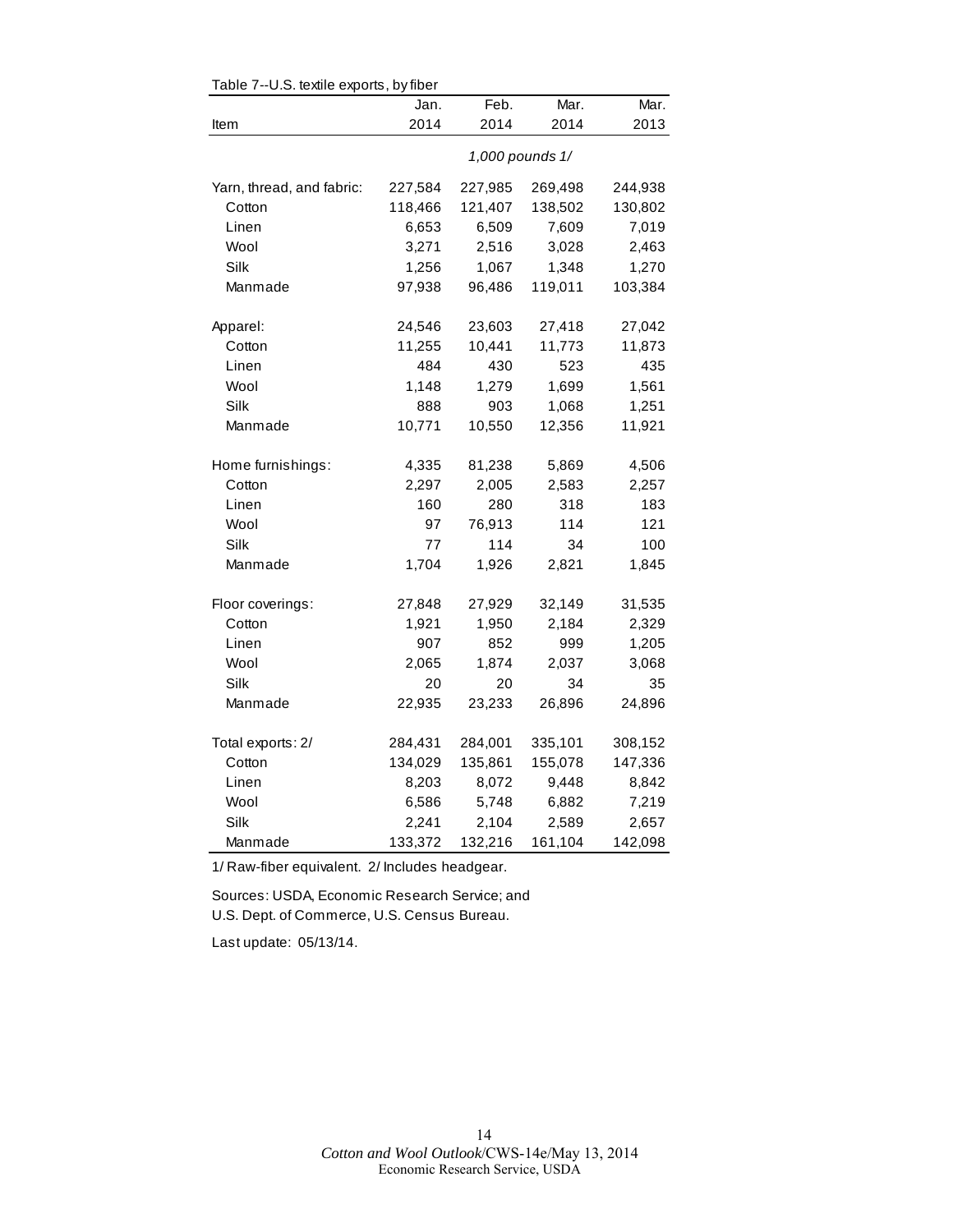|                      | Table 8--U.S. cotton textile imports, by origin |         |         |         |  |  |
|----------------------|-------------------------------------------------|---------|---------|---------|--|--|
|                      | Jan.                                            | Feb.    | Mar.    | Mar.    |  |  |
| Region/country       | 2014                                            | 2014    | 2014    | 2013    |  |  |
|                      | 1,000 pounds 1/                                 |         |         |         |  |  |
| North America        | 107,337                                         | 131,189 | 145,330 | 143,308 |  |  |
| Canada               | 2,571                                           | 2,776   | 2,855   | 2,852   |  |  |
| Costa Rica           | 173                                             | 428     | 329     | 688     |  |  |
| Dominican Republic   | 4,233                                           | 6,321   | 7,980   | 6,839   |  |  |
| El Salvador          | 13,590                                          | 18,438  | 20,821  | 20,298  |  |  |
| Guatemala            | 6,276                                           | 7,713   | 8,083   | 8,251   |  |  |
| Haiti                | 9,064                                           | 12,604  | 15,416  | 13,662  |  |  |
| Honduras             | 17,422                                          | 25,634  | 30,590  | 31,599  |  |  |
| Mexico               | 39,282                                          | 40,393  | 41,748  | 40,750  |  |  |
| Nicaragua            | 14,634                                          | 16,875  | 17,505  | 18,364  |  |  |
| South America        | 4,216                                           | 3,900   | 4,203   | 5,342   |  |  |
| Colombia             | 1,503                                           | 1,418   | 1,581   | 2,466   |  |  |
| Peru                 | 2,471                                           | 2,275   | 2,324   | 2,675   |  |  |
| Europe               | 11,265                                          | 10,656  | 12,526  | 11,153  |  |  |
| Germany              | 950                                             | 841     | 1,301   | 1,010   |  |  |
| Italy                | 1,649                                           | 1,596   | 1,811   | 1,651   |  |  |
| Portugal             | 1,648                                           | 1,006   | 1,304   | 1,107   |  |  |
| Turkey               | 4,620                                           | 4,605   | 5,316   | 4,729   |  |  |
| Turkmenistan         | 482                                             | 357     | 349     | 259     |  |  |
| Asia                 | 561,646                                         | 476,444 | 441,133 | 429,783 |  |  |
| <b>Bahrain</b>       | 1,535                                           | 1,460   | 1,386   | 1,536   |  |  |
| Bangladesh           | 53,167                                          | 45,753  | 49,491  | 51,585  |  |  |
| Cambodia             | 16,278                                          | 17,976  | 20,321  | 17,790  |  |  |
| China                | 241,663                                         | 193,917 | 133,708 | 128,015 |  |  |
| Hong Kong            | 971                                             | 529     | 587     | 761     |  |  |
| India                | 66,381                                          | 56,885  | 64,969  | 66,366  |  |  |
| Indonesia            | 28,859                                          | 25,227  | 27,004  | 29,048  |  |  |
| Israel               | 1,108                                           | 977     | 932     | 774     |  |  |
| Japan                | 1,049                                           | 955     | 1,339   | 1,166   |  |  |
| Jordan               | 4,749                                           | 4,239   | 4,006   | 4,066   |  |  |
| Malaysia             | 2,900                                           | 2,687   | 2,597   | 2,652   |  |  |
| Pakistan             | 65,480                                          | 54,488  | 60,826  | 61,732  |  |  |
| Philippines          | 4,236                                           | 4,104   | 5,134   | 5,084   |  |  |
| South Korea          | 7,692                                           | 4,265   | 5,657   | 4,852   |  |  |
| Sri Lanka            | 8,707                                           | 7,937   | 8,664   | 7,296   |  |  |
| Taiwan               | 2,346                                           | 2,028   | 2,056   | 1,655   |  |  |
| Thailand             | 6,103                                           | 4,964   | 6,946   | 5,856   |  |  |
| United Arab Emirates | 417                                             | 513     | 731     | 474     |  |  |
| Vietnam              | 47,626                                          | 47,058  | 44,212  | 38,617  |  |  |
| Oceania              | 82                                              | 35      | 118     | 29      |  |  |
| Africa               | 15,670                                          | 12,189  | 14,038  | 14,576  |  |  |
| Egypt                | 8,820                                           | 6,489   | 7,606   | 8,556   |  |  |
| Kenya                | 1,978                                           | 1,687   | 2,234   | 1,986   |  |  |
| Lesotho              | 2,646                                           | 1,961   | 2,276   | 2,246   |  |  |
| Mauritius            | 927                                             | 1,035   | 846     | 704     |  |  |
| World 2/             | 700,216                                         | 634,412 | 617,348 | 604,191 |  |  |

Table 8--U.S. cotton textile imports, by origin

1/ Raw-fiber equivalent. 2/ Totals may not add due to rounding.

Sources: USDA, Economic Research Service; and U.S. Dept. of Commerce, U.S. Census Bureau.

Last update: 05/13/14.

15 *Cotton and Wool Outlook*/CWS-14e/May 13, 2014 Economic Research Service, USDA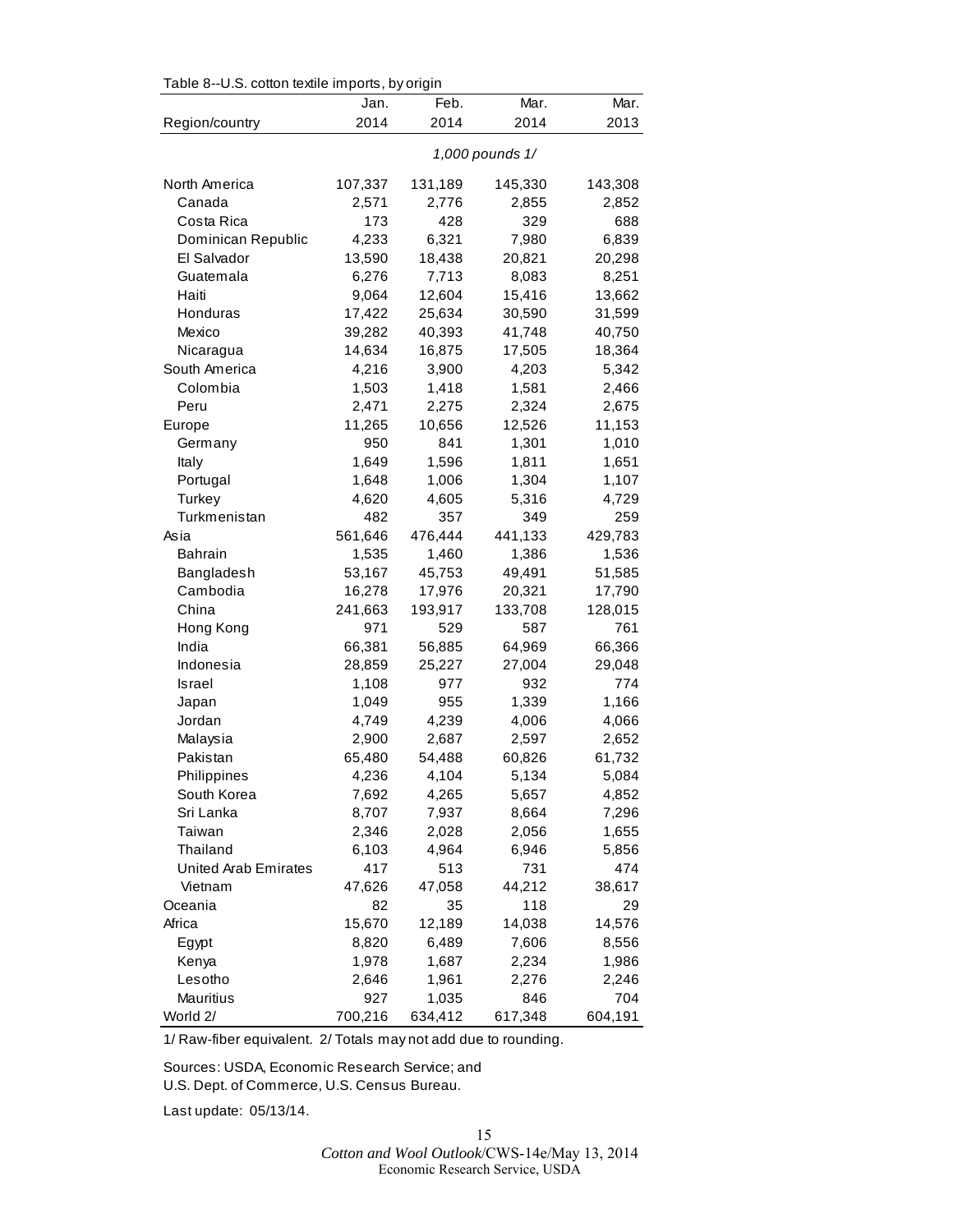| Table 9--U.S. cotton textile exports, by destination |                 |         |         |         |  |
|------------------------------------------------------|-----------------|---------|---------|---------|--|
|                                                      | Jan.            | Feb.    | Mar.    | Mar.    |  |
| Region/country                                       | 2014            | 2014    | 2014    | 2013    |  |
|                                                      | 1,000 pounds 1/ |         |         |         |  |
| North America                                        | 112,452         | 120,505 | 136,405 | 121,122 |  |
| Bahamas                                              | 97              | 209     | 261     | 129     |  |
| Canada                                               | 10,771          | 8,698   | 9,162   | 9,233   |  |
| Costa Rica                                           | 257             | 268     | 263     | 364     |  |
| Dominican Republic                                   | 16,480          | 20,045  | 22,397  | 17,055  |  |
| El Salvador                                          | 11,122          | 10,966  | 12,923  | 13,157  |  |
| Guatemala                                            | 1,980           | 2,115   | 2,924   | 2,773   |  |
| Haiti                                                | 660             | 549     | 805     | 752     |  |
| Honduras                                             | 41,467          | 49,419  | 55,794  | 50,354  |  |
| Jamaica                                              | 64              | 69      | 33      | 175     |  |
| Mexico                                               | 27,407          | 26,076  | 29,166  | 24,749  |  |
| Nicaragua                                            | 1,599           | 1,575   | 1,940   | 1,840   |  |
| Panama                                               | 242             | 206     | 295     | 170     |  |
| South America                                        | 4,622           | 3,880   | 4,773   | 3,456   |  |
| Brazil                                               | 349             | 338     | 553     | 531     |  |
| Chile                                                | 403             | 137     | 220     | 183     |  |
| Colombia                                             | 2,251           | 1,916   | 2,419   | 1,994   |  |
| Ecuador                                              | 106             | 124     | 151     | 128     |  |
| Peru                                                 | 1,187           | 1,149   | 1,184   | 287     |  |
| Venezuela                                            | 177             | 54      | 96      | 174     |  |
| Europe                                               | 2,681           | 2,765   | 3,900   | 3,337   |  |
| Belgium                                              | 362             | 209     | 416     | 255     |  |
| France                                               | 130             | 206     | 183     | 159     |  |
| Germany                                              | 494             | 438     | 540     | 502     |  |
| Italy                                                | 127             | 163     | 264     | 151     |  |
| Netherlands                                          | 253             | 338     | 467     | 470     |  |
| United Kingdom                                       | 763             | 766     | 1,232   | 1,128   |  |
| Asia                                                 | 13,475          | 7,849   | 8,920   | 18,243  |  |
| China                                                | 10,230          | 4,215   | 4,393   | 13,737  |  |
| Hong Kong                                            | 425             | 422     | 597     | 718     |  |
| India                                                | 189             | 134     | 177     | 119     |  |
| Israel                                               | 86              | 130     | 256     | 248     |  |
| Japan                                                | 868             | 1,061   | 1.202   | 1,100   |  |
| Lebanon                                              | 112             | 102     | 142     | 139     |  |
| Saudi Arabia                                         | 106             | 92      | 186     | 195     |  |
| Singapore                                            | 197             | 144     | 251     | 211     |  |
| South Korea                                          | 292             | 392     | 584     | 581     |  |
| Taiwan                                               | 161             | 91      | 201     | 155     |  |
| Thailand                                             | 34              | 39      | 34      | 119     |  |
| <b>United Arab Emirates</b>                          | 295             | 434     | 283     | 456     |  |
| Vietnam                                              | 50              | 31      | 107     | 79      |  |
| Oceania                                              | 582             | 608     | 829     | 904     |  |
| Australia                                            | 427             | 437     | 585     | 735     |  |
| New Zealand                                          | 136             | 150     | 186     | 122     |  |
| Africa                                               | 217             | 253     | 251     | 274     |  |
| South Africa                                         | 50              | 45      | 39      | 30      |  |
| World 2/                                             | 134,029         | 135,861 | 155,078 | 147,336 |  |

 $T$ able  $\Omega_{-1}$ L.S. cotton textile exports, by destination

1/ Raw-fiber equivalent. 2/ Totals may not add due to rounding.

Sources: USDA, Economic Research Service; and

U.S. Dept. of Commerce, U.S. Census Bureau.